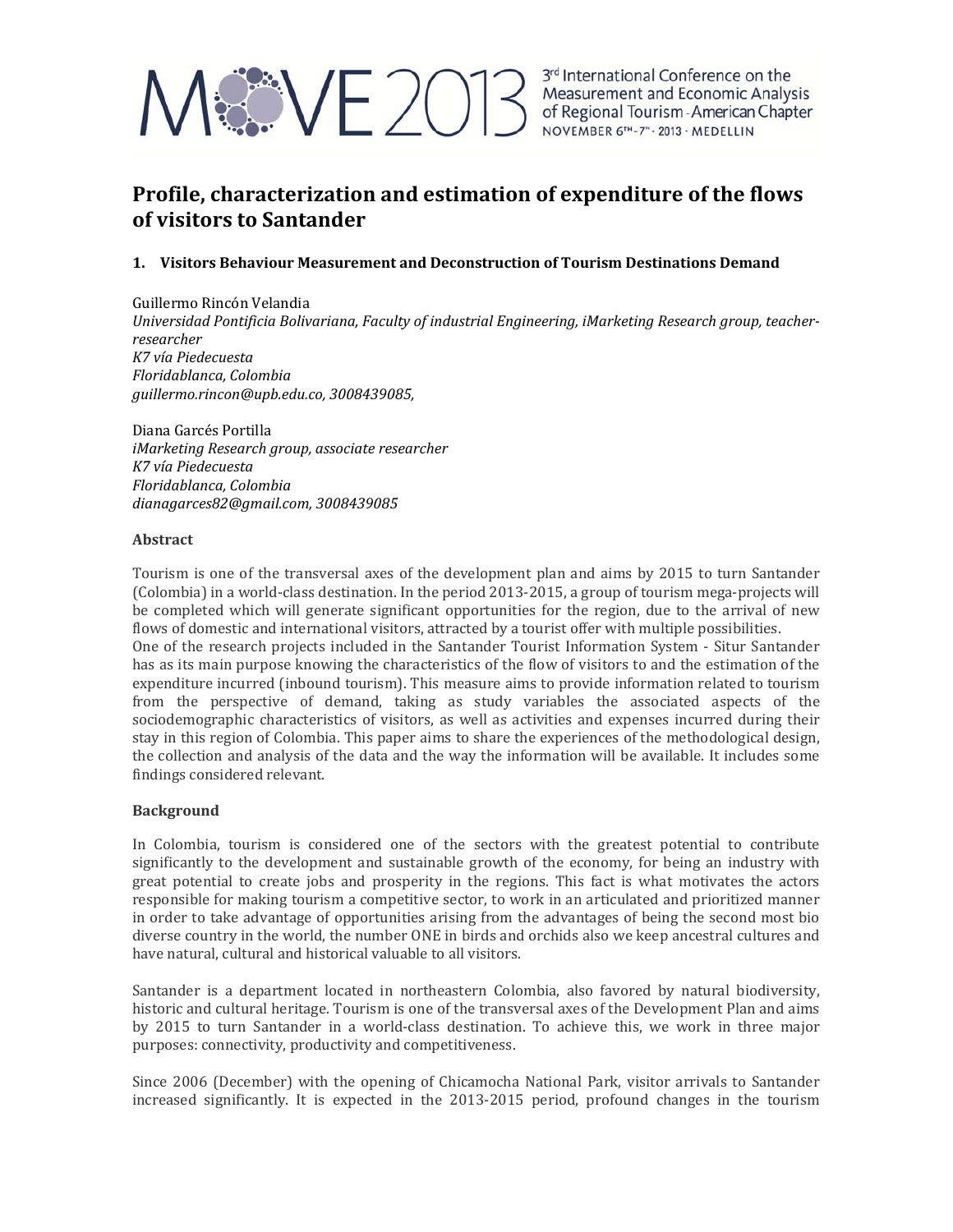## $\langle \mathbf{V} \mathsf{E} \rangle$

3rd International Conference on the Measurement and Economic Analysis of Regional Tourism - American Chapter NOVEMBER 6TH-7" . 2013 · MEDELLIN

industry, because of the completion of a group of tourist megaprojects that will generate significant opportunities for the region, product of the arrival of new flows of domestic and international visitors attracted by new proposals with multiple activities in the following types of tourism:

#### **1. Turismo personal. Vacaciones – Ocio – Recreación**

- **Entertainment & Leisure Tourism:** Santísimo Hill Ecopark in Floridablanca (2014), Chicamocha National Acuapark in Aratoca (2013), Guane Viewpoint in Zapatoca (2014), Acualago Park in Floridablanca (Entertainment and leisure tourism) (2014) Creek Linear Park of the church in Bucaramanga (Parque Lineal de la Quebrada) (2014).
- Adventure Tourism: Metropolitan Paragliding Park in Ruitoque (2014) (Paragliding) and Roads Recovery from Lenguerke Zapatoca to Barichara (2014) (Hiking).
- **Nature Tourism** Natural Regional Park Santurbán (Recently declared natural Park) in the region of Soto (ecotourism), Yariguies Park Natural Reserve and Mesa de los Santos (Birdwatching) and Coffee farms in Mesa de los Santos and the Guanenta Province (Rural Tourism)
- Health and Wellness Tourism: Free trade hospital zone Cardiovascular Foundation of Colombia in Piedecuesta (2015) and the permanent Free Trade Zone Fosunab Foundation in Floridablanca (2014).
- **Nautical Tourism:** : Bucaramanga Reservoir (2015) and the Hidrosogamoso Dam (2014)
- **Cultural and heritage tourism:** East Cultural Center (2014)
- **Geotourism:** Chicamocha Canyon proposed to enter Geoparks Network sponsored by UNESCO (2015)

#### **2. Business and Professional Tourism**

**Events and conventions Tourism:** Metropolitan Convention Center of Bucaramanga (2014)

Under these conditions, the Santander tourism is an economic sector with many possibilities to achieve, in the coming years better participation in the regional GDP. However, It hasn't been studied yet the impact that the completion of the Macro-projects will have in the regional economy, the natural environment and the welfare of the communities involved. It is generally recognized that the arrival of new visitors flows will generate new challenges, but it is remarkable, the lack of reliable information of tourist activity, considered an essential input in the formulation of government policies and business strategies that allow the early identification and development of opportunities for the region and to be ready to successfully face the problems that can arise from this new reality.

#### **Introduction**

**The Santander Tourist information System – Situr - Santander<sup>1</sup> is the answer to the lack of** information about the region's tourist activity. It contemplates implementing progressively over the next few years, research projects aimed at studying the impact of tourism on various levels of regional administrative structure. In the first phase (2013), four projects were designed and implemented aimed at studying **tourism as an economic sector** from the perspective of demand and supply.

Specifically, in relation to the study of the movement of people from their place of origin to a destination (demand), was addressed in two projects:

• Study of the flows of visitors arriving to Santander and the estimation of the expenditure (inbound tourism). This measurement, aims to provide information related to tourism from the perspective

  $^1$  See paper MOVE 2013 "Santander Tourist Information System  $\_$  Situr Santander Colombia"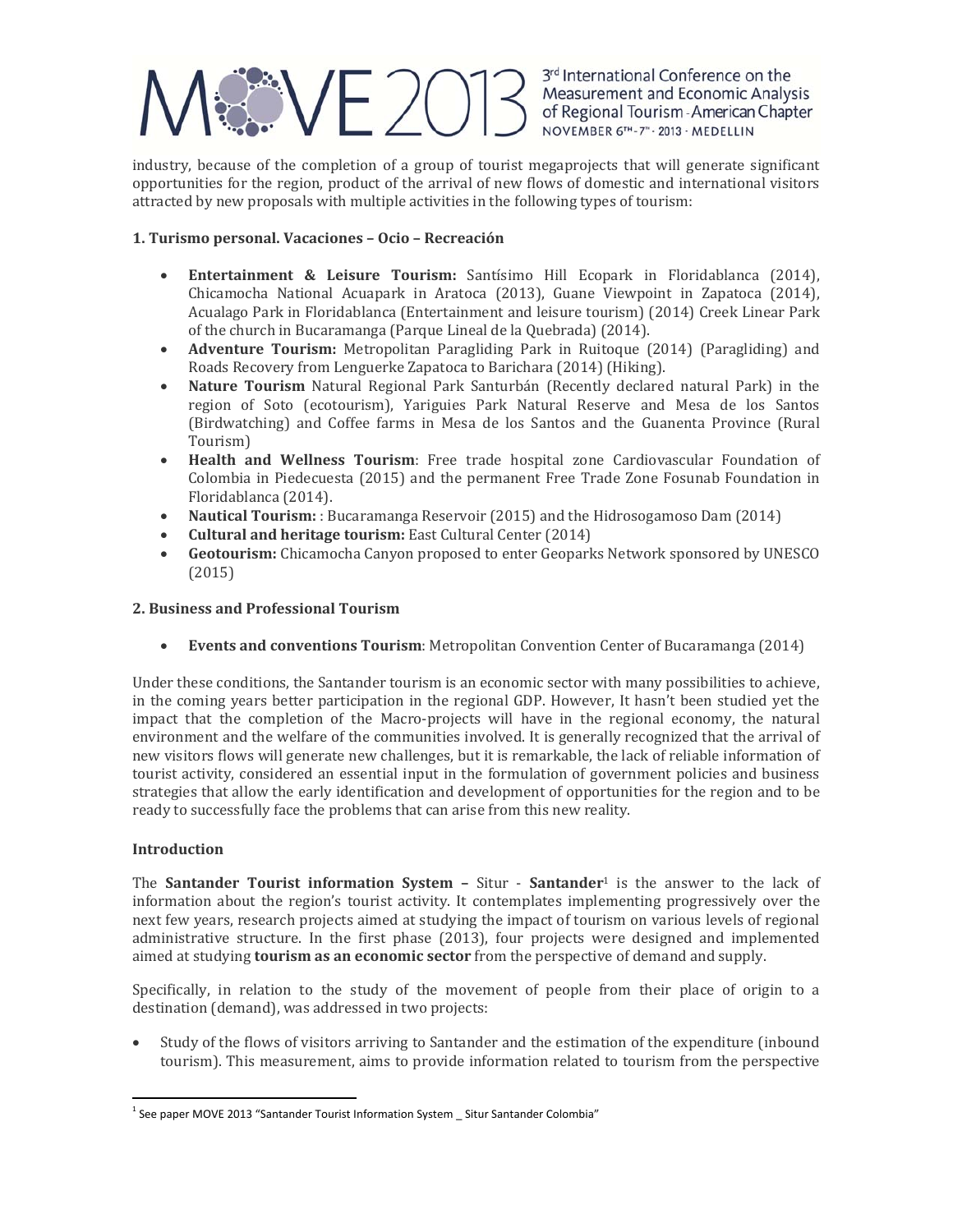

of demand, taking as research variables all of the aspects associated with the characteristics of visitors and tour groups, during the visit, means of transport used, activities, purchase of goods and services, use of media and evaluation of experience in Santander.

• Study the trips made by residents in Santander to other municipalities (domestic tourism) and other domestic and international destinations (outbound tourism). The study variables are similar to those of inbound tourism.

#### **Profile study, characterization and estimation of expenditure of the flows of visitors to Santander**

The purpose, to provide information about Santander that allows to know and understand the flow of visitors who come to this region of Colombia and estimate the expenditure level, allowing the identification of new market segments, to find innovative ideas to improve existing tourism products, display more effective channels to reach target audiences of interest, identify problems and anticipate trends. This knowledge should serve as a reference for government agencies to design plans for tourism development, employers to improve their market supply and the community to understand the importance of providing the best conditions for visitors to turn Santander in a sustainable competitive destination. 

#### **Framework**

It is highlighted that the measurements related to the study of the flow of visitors to the region, have gained attention among researchers. It is highlighted the contributions in various scenarios such as the International Conference on Measuring Tourism Economic Contribution at Sub-National Levels in the city of Malaga Spain (2008), the First International Conference on the Measurement and Economic Analysis of Regional Tourism in Donostia Spain (2009), the Second Conference on the Measurement and Economic Analysis of Regional Tourism - MOVE in Bilbao Spain (2011) and the First Regional Seminar on Tourism in Venice Italy (2012).

**Situr** – **Santander** for the development of research projects, took as a reference conceptual and methodological guidelines and recommendations set by the World Tourism Organization (UNWTO), specifically in relation to the conceptual framework for the Tourism Satellite Account (TSA): Recommended Methodological Framework (CST: RMF 2008) and the proposal of the International Network on Regional Economics, Mobility and Tourism (INRouTe) – World Tourism Organization (UNWTO) "A closer look at the Tourism: Subnational Measurement and Analysis - Towards a set of WTO Guidelines". Also incorporated contributions made by various researchers in academic events that have addressed the issue of measurement of tourism at the subnational level.

#### **Specific research objectives**

To study the profile, characterization and estimation of the expenditure of visitor flows to Santander, the following research topics were raised:

#### **A. Socio‐demographic profile of the visitors**

To know the profile of the visitors involves identifying the origin (place where they perform their usual activities), determining the place of birth, knowing the gender, age, educational level and work activity. Annual income variable not included due to the difficulty to obtain this data in Colombia. 

#### **B. Travel group profile**

Although visitors are the center of attention of tourism, so is the tour group, consisting of all (group) who made a trip and share expenses. To know the profile of the tour group requires the identification of the relationship of the members of the group and the number of members. You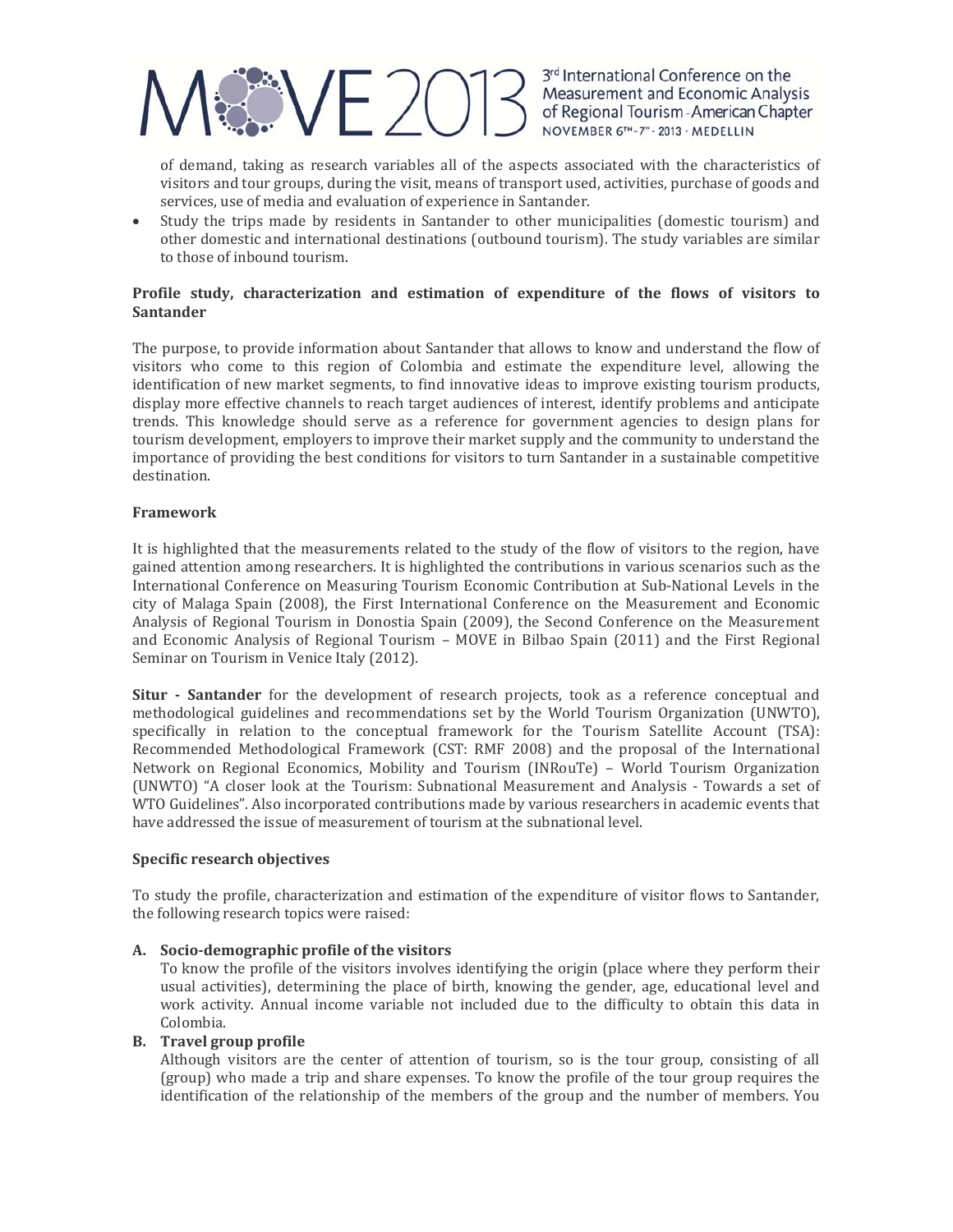

should also consider the solo travelers or the ones who travel in groups composed of several people or travel groups.

#### **C. Reason for the trip**

The main reason for the trip is defined as the cause without which the trip had not been performed. For this data, is taken as reference the classification proposed in IRTS  $(2008)^2$  in Section 3.17 and the recommendations of the B.1. For each reason are defined the categories of time and frequency in order to exclude travelers who are not considered visitors.

#### **D. Places and activities performed during the visit**

The places visited and activities undertaken by the group travel while in Santander, allow us to identify the type of higher-value experiences for visitors. The knowledge of this aspect of the trip, seeks to determine the number of municipalities visited from the time of entry to Santander until the departure, identifying the main destination (town or place), the order in which they were visited and the activities undertaken in each municipality (IRTS 2008 Annex 3).

#### **E. Length of stay**

The length of the trip or the group's visit is essential to estimate the demand for tourist services and the expenditure. In each village visited knowledge of the length of stay in hours, days or nights. The overnight trips are categorized by the length of stay.

#### **F. Transport and accommodation type**

Transportation refers to the primary medium used for the displacement in Santander. Accommodation is required by visitors when they spend the night, which is why is necessary to know the various options used. (IRTS 2008 Annex 3). It includes accommodations unrelated to the market as is the service provided by relatives or on their own or in cases where this service is not requested (backpackers).

#### **G. Estimated expenditure before, during and after the trip**

Tourist expenditure corresponds to the amounts paid by visitors or reimbursed by others, due to the acquisition of consumption goods and services and valuable objects, for personal use or as gifts before and during the trip to Santander, taking into account the recommendations on exclusions (IRTS 2008 Chapter 4 Paragraph A). It is important to identify, if the expenses are part of a tour package and which group members took on the trip expenses. Likewise, the total cost estimate divided by each of the components (IRTS 2008 Chapter 4 Paragraph D) and the recommendations provided for output measurement (IRTS 2008 Chapter 4 Paragraph D).

#### **H. Measuring the level of satisfaction of the journey and experience rating**

The satisfaction measurement seek to know the assessment of the contrast the visitor make between their expectations before arriving to Santander and the experiences that occurred during their stay, classified by category of services, environmental factors, types of activities, tourism infrastructure and frequency of visits. It is also important to know the behavior of the visitors in relation to the possibility of re-elect as a destination or recommend Santander.

#### **I. Communication channels used before, during and after the trip**

The media play a key role in promoting tourist destinations, to know how the visitors gathered information from Santander before making the trip, allows identifying the most effective channels to reach target markets. The digital and social era, has allowed visitors to search for information, share experiences and express opinions, which is why is considered essential to know the use of these media during and after the trip.

#### **Methodology**

The profile study, characterization and estimation of expenditure of the flows of visitors to Santander, takes the following methodological elements:

<sup>&</sup>lt;sup>2</sup> onwards, IRTS (2008) refers to the document Internacional Recommemdations for Tourism Statistics 2008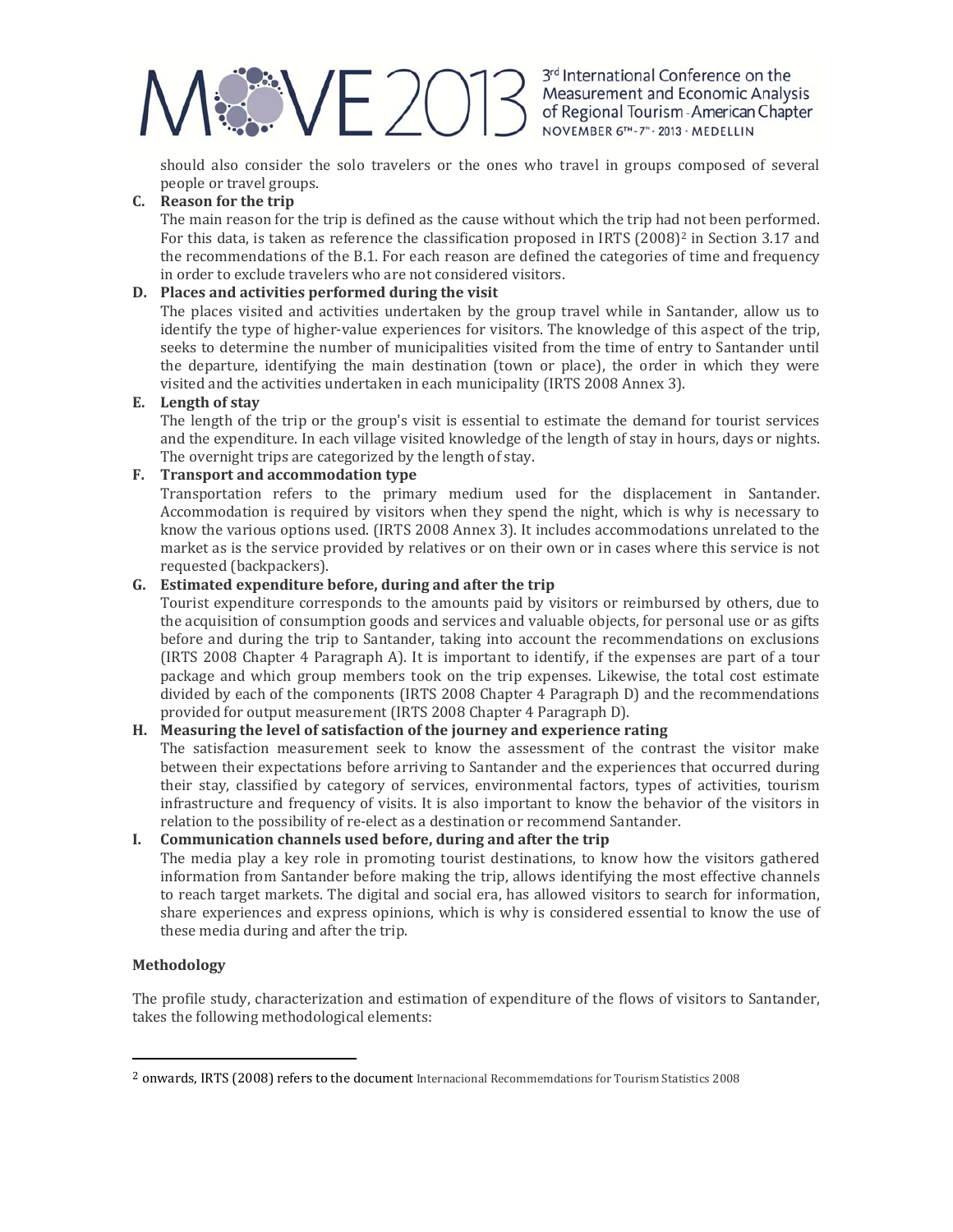

- **Research Design:** Research is conclusive at the descriptive level, adopts a crossover design in several representative samples adjusted for seasonality.
- Data collection instrument's design: The instrument developed for data collection to study the profile and the estimated visitor expenditure to Santander, includes a set of structured questions in two questionnaires:
	- o Ouestionnaire to collect traveler data This instrument collects data to meet specific goals  $A - B$  and is divided into the following parts: Part A. Identification of respondents Part B. administrative data Part C. Sociodemographic data - Total Questions: 7
	- o Questionnaire to collect data of the travel group This instrument collects data to meet specific objectives B-D-E-F-G-H-I and is divided into the following parts: Part A. Characteristics of people visiting Santander - Total Questions: 3 Part B. Typology of the travel group - Total Questions: 2 Part C. Main purpose of the trip - Total Questions: 1 Part D. Visited places, activities performed, length of stay, type of accommodation and transportation - Total Questions: 5 Part E. Gastos antes y durante el viaje a Santander – Total de preguntas: 18 Part F. Satisfaction assessment of the trip - Total Questions: 6 Part G. Use of media before, during and after travel - Total Questions: 5
	- **Sample design**
		- o **Universe:** all non-residents traveling to Santander for any reason.
		- o **Study population:** nonresident people in Santander that targets this department, with an under one year stay and any main purpose for the trip (leisure, business, or any other reason), other than being an employee of a resident entity in the region.
		- o **Coverage and geographical breakdown:** Bucaramanga, Chicamocha National Park (Aratoca), San Gil and Barichara, locations where tourist activity is concentrated in Santander.
		- $\circ$  **Population element:** Travelers in a first stage and then exclude those who do not meet the quality of visitor (are classified as a tourist, if your trip includes an overnight stay or as a day visitor (or hiker) otherwise).
		- o **Statistical unit:** Visitor – Travel Group
		- o **Reference period:** Monthly
		- o **Collection period:** Weekly
		- **Sample frame:** It is defined by all non-resident visitors (tourists and hikers) who visit and are in the Chicamocha National Park (Aratoca), Bucaramanga (hotels and transportation terminals), San Gil (Hosting sites and The Gallineral Park) and Barichara (Tourist Point).
		- o **Data collection Method:** taking as a reference the statistical units of the target population, the selection of respondents, will be done with the following procedure: Phase I

One of the necessary conditions to ensure the validity and reliability of the data collected is to ensure that the respondent meets the conditions of what is considered a visitor. As in the places defined to contact the target population is not possible by simple observation, to identify who are travelers, the interviewer by systematic sampling contacts travel groups. In a control sheet registers the travel group size within the group and how many are living in Santander or how many are not, ranked over and under 15 years. Then apply to the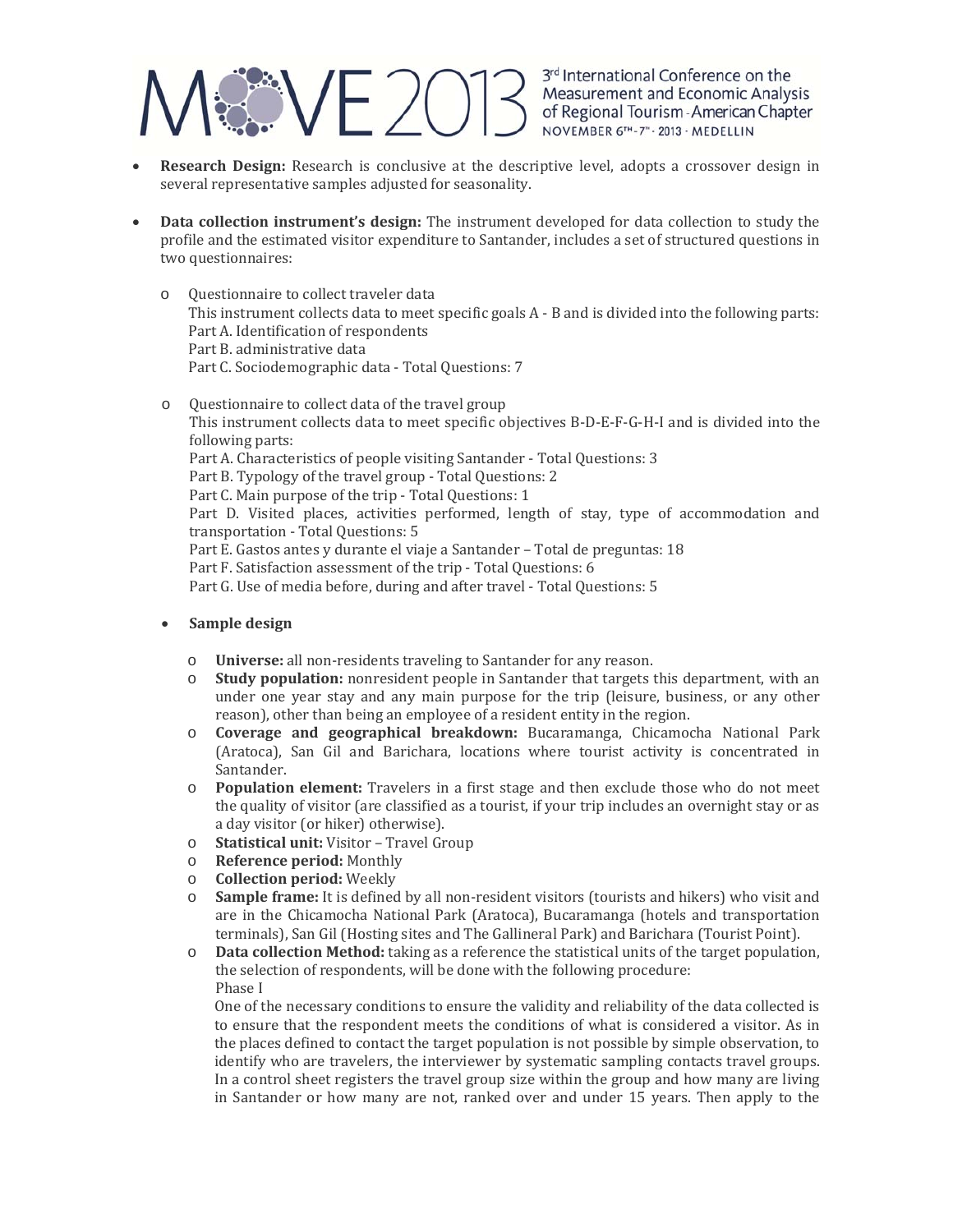

members of the travel group not resident in Santander (over 15 years) a short survey that collects demographic characteristics, at the departure of Santander, name, email address and permission to once they get to their home, send a link to a survey in digital format. Phase II

Given the number and complexity of the data required to meet the proposed objectives and given the impossibility to locate travelers at the time of their departure from Santander, to each one is sent to the e-mail provided a link to a survey that includes security password. The questionnaire sent automatically adapts to different types of travelers and is easy to process and refer.

Once the completed questionnaires are received, it is verified if members of the same travel group responded to the survey sent, in this case, it is only taken into account the questionnaire that has the best description of the expenses incurred and will be complemented with information provided by the other related activities undertaken, if relevant. 

 $\circ$  **Sample size:** takes as a reference the timing of visitor flows to Santander. For the offseason sample size was estimated at 800 tour groups (monthly) and to the peak seasons 1600 travel groups (monthly), foreseeing an error not exceeding 5% and a confidence level of 95%.

#### **Fieldwork Plan**

The instrument of data collection is accompanied by instructions for filling out and basic concepts, which will guide the field work. Also was drafted a manual which describes in detail the procedures for the formation of the working group and data collection.

#### **Data analysis plan**

A manual was drafted, describing the procedures related to the validation and consistency of the data collected, quality control of the methodology used in the study and the analysis and discussion of the data.

#### **Information dissemination:**

A preliminary review of tourism observatories in the world, allowed concluding that all documents provide information with relatively easy access for users, but only allowed to see the perspective of researchers. To overcome this difficulty, this project will use a technology platform<sup>3</sup> available on the web that allow users to access data not only on documents, but the possibility to use an application where the user can customize the statistical analysis, edit and print graphics, have access to computer graphics, learn how to interpret the results, plus the ability in the future to access applications on mobile devices.

#### **Results**

The data collection was carried out monthly since December 2012. 18,000 Travelers have been contacted (data collection phase I) and 4,800 completed surveys have been received via web (data collection phase II) corresponding to travel group data. The data collected are in the statistical parameters initially planned: confidence level of 95% and an allowed error lower than 5%. The results of the study "Profile, characterization and estimation of expenditure flows of visitors to Santander" will be available on the website of the Santander Tourist Information System - Situr Santander starting from November 2013. 

<sup>&</sup>lt;sup>3</sup> See detail in paper MOVE 2013 "Santander Tourist Information System \_ Situr Santander Colombia"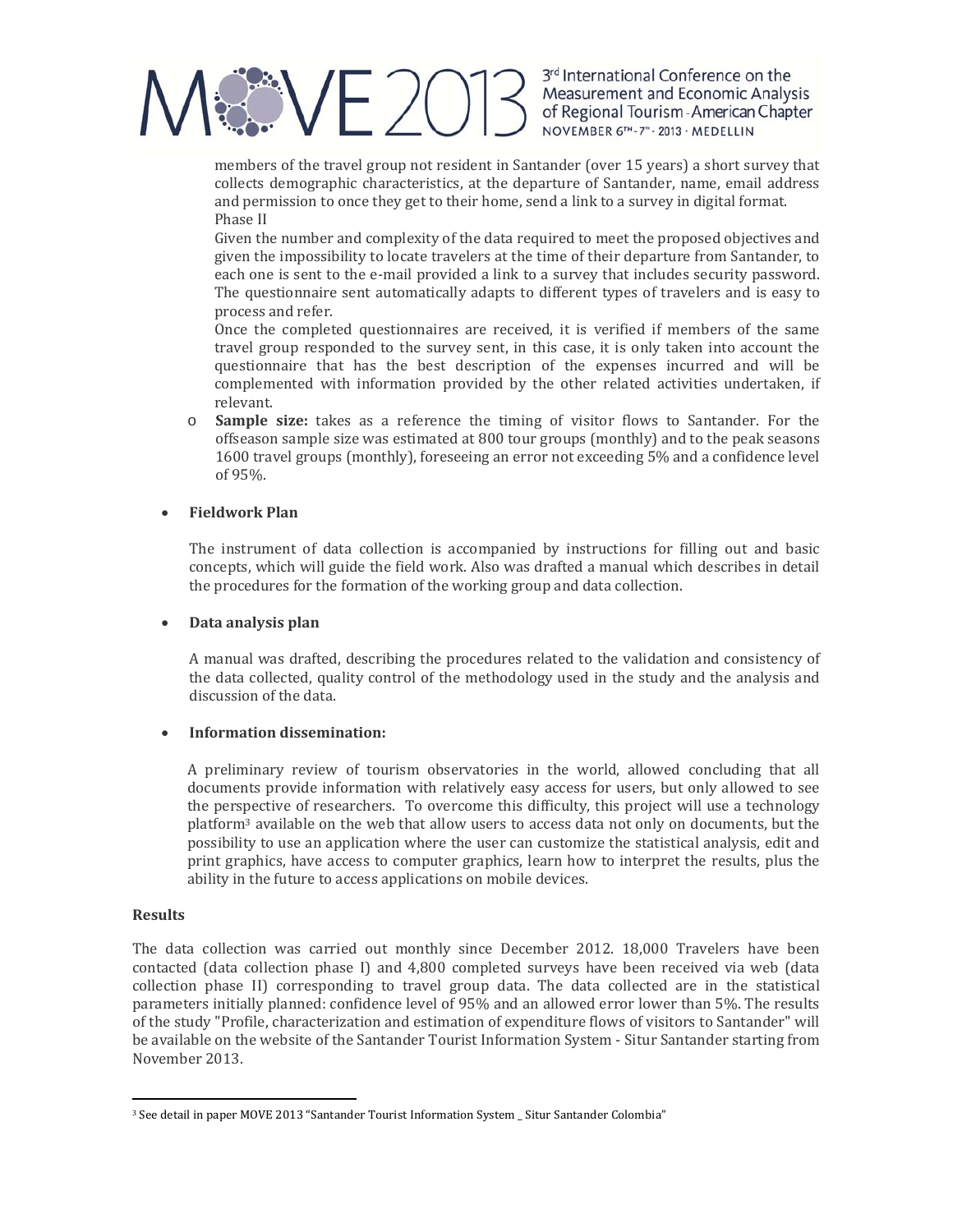

As previously mentioned, was the lack of data related to the activities of the tourism industry in



Santander, which inspired the design and implementation of Situr Santander, which is why the results of all investigations will be the first contribution in the region considered unreleased, because there was no previous similar experience. The following is a brief mention of the most relevant findings. 

#### **Figure 1. Origin of the visitors to Santander**

**Visitors Profile**

It is emphasized that the promotion of Santander as a tourist destination has not obeyed a structured plan and focused on pre-defined target markets. On the contrary, the arrival of visitors has been due to the natural attractions and historical and cultural heritage. Coordinated actions are not visible, product of the integration of efforts from government agencies and unions to turn this region into a competitive destination.

Knowing the profile of the visitors is a key activity in the process of understanding their needs and expectations, as well as to determine the origin, i.e., the usual place where they perform everyday activities.

Half of the visitors who have arrived to Santander have their residence in the city of Bogota (Colombia capital district) which

along with three bordering departments (Antioquia, Northern Santander and Boyaca) contribute with 70% of the 260,000 people who have come to this region in the period December 2012 - September 2013. It is notable that the remaining 30% visitors from all other regions of Colombia. (See figure 1)

The arrival of foreign tourists is one of the most important indicators in the future of tourism in Santander. In the study period, out of 100 visitors only six are residents in countries other than Colombia. 

### **Graph 1. Travel Group Size**

#### **Travel Group profile**

When the visitors arrive at a tourist destination they can do it alone or in travel groups sharing some affinity and expenses.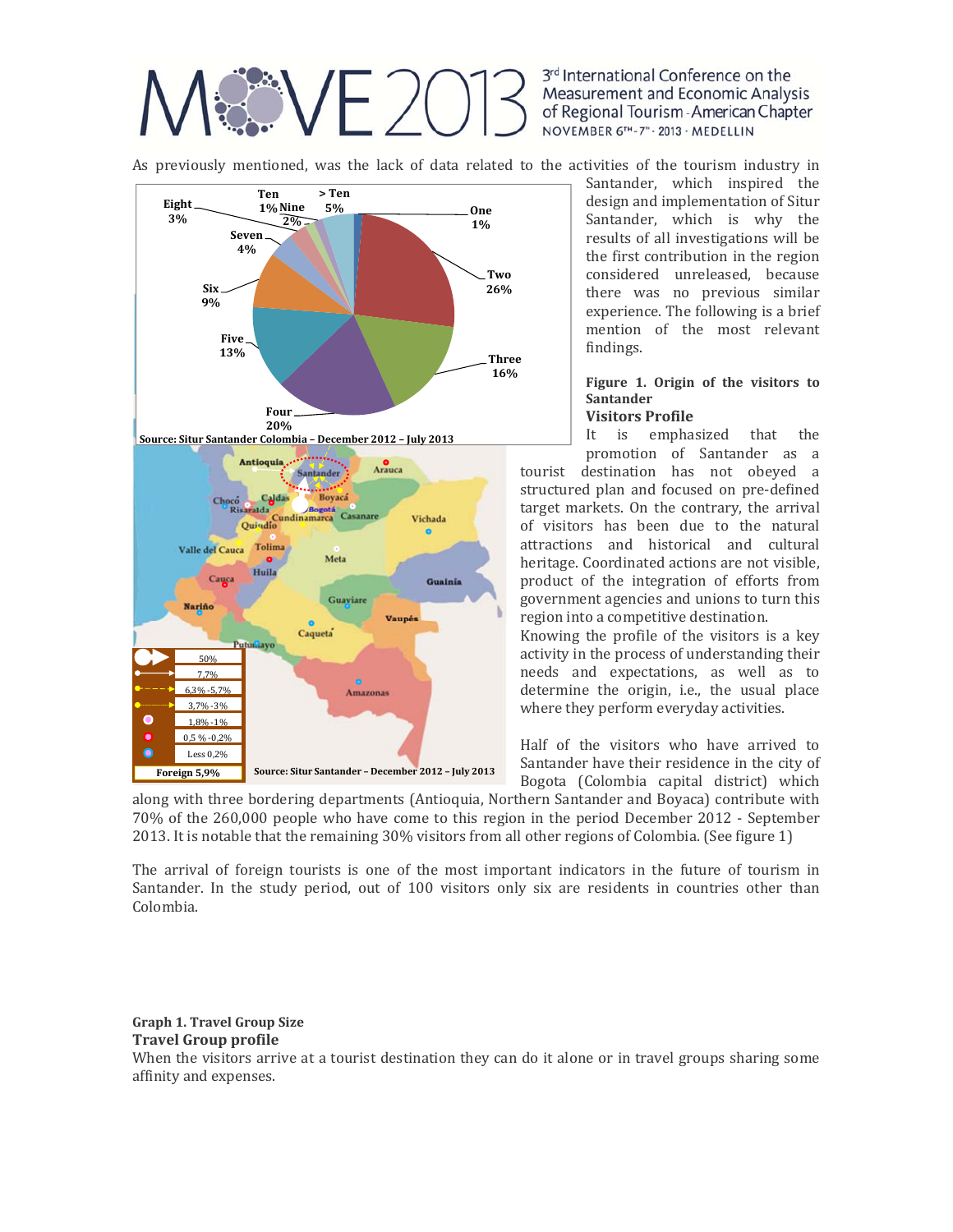

Identifying the tour group sizes is very useful information to design products and tourist services, by allowing, for example, assess, and condition the infrastructure requirements to meet their needs and expectations. 



Of ten travel groups coming to Santander, 42% have an average of two or three members, another 42% between four and six, 15% over seven and only  $1\%$  is traveling alone. The average size of travel groups is four members

**Graph 2. List of members of the tour group**

#### **Type of travel group**

(See Graph 1)

Graph 2.)

The members of the tour group always have some affinity, aspect that determines the activities to be performed and the expense associated with the acquisition of products and services to meet their needs. 

The study's findings allow us to confirm that out of ten travel groups, nine have family members. (See





defined as the cause without which

the trip had not been made. The knowledge of this indicator will be of great importance for Santander in the future, keeping in mind that the completion of mega projects in construction, will allow the arrival of new flows of visitors, attracted by different proposals that will be available in a few years.

So far, it is notable that nine out of ten travel groups see Santander as an attractive destination to enjoy family holidays with passive entertainment activities. As can be observed in graph 4, the participation of other reasons, it's still hardly representative, however, it's expected to change dramatically in the coming years. (See Graph 3.)

#### **Figure 2. Main Destination**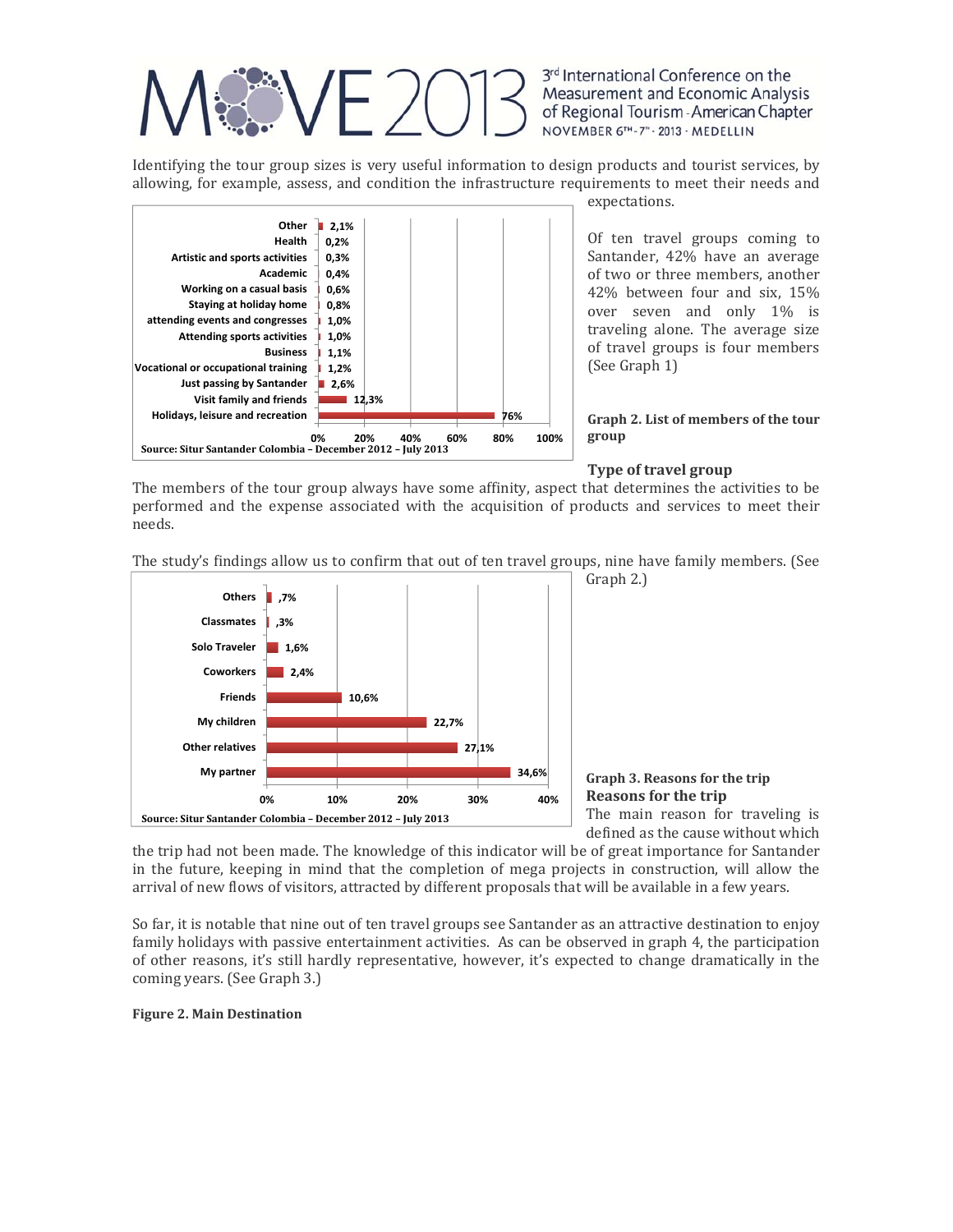

#### **Main Destination**

Knowing the places visited by the tour group and identifying the activities undertaken during their stay in Santander, it allows us to identify the higher valued experiences for visitors.



Traditionally, tourism has been concentrated in the city of San Gil, considered the tourist capital of Santander. In late 2006, Chicamocha National Park opened, fact that has allowed Bucaramanga (capital of Santander) to progressively become the main destination. 

This situation becomes visible by observing that in ten travel groups, three have preferred Bucaramanga as the main destination. Is expected over the

coming years, to increase such participation because most tourist macro projects are being built very close to its Metropolitan (See figure 2)



#### **Graph 4. Number of municipalities Santander visited**

#### **Municipalities visited**

It is noteworthy that a region is more attractive, if visitors find many attractions that can respond to the expectations of the tour group members.

The knowledge of this aspect of the trips to Santander, entails determining the number of municipalities visited from the time of entry until their departure and the order they were visited also the activities undertaken in each, in order to identify the top rated attractions.

As can be seen in Figure 4, half of the groups visit between two and

three municipalities, while  $40\%$  do so between four and six municipalities, only one in ten, chooses specifically a place.

#### **Graph 5. Length of stay Length of Stay**

The estimation of the demand for tourist services and the expenditure incurred by tour groups requires the knowledge of the length of the trip in each municipality, measured in hours, days or nights. This value identifies the type of stay.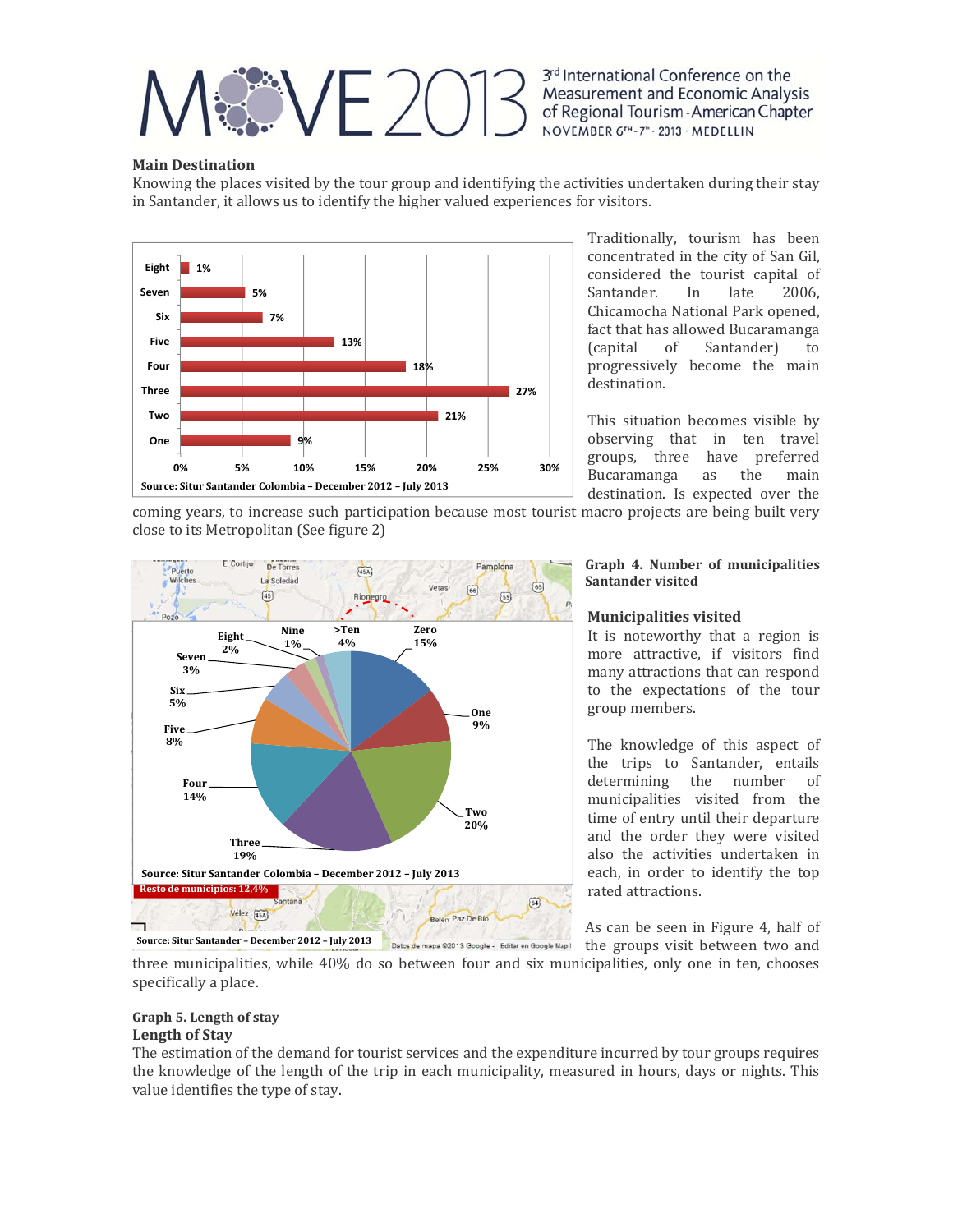

15% of tour groups didn't stay overnight in Santander. The third part of tour groups stayed overnight



one to two nights, while 41% did so three to five nights. It highlights that  $15\%$  of the groups stayed over six nights. (See Graph 5)

#### **Graph 6. Sources of information before coming to Santander Sources of information before coming to Santander**

The promotion of a tourist destination is fundamental to progressively increase visitor arrivals to a region.

As already mentioned, in Santander there aren't designed coordinated activities oriented to position Santander as an attractive differentiated destination. The efforts made were only non-integrated government or private initiatives.

As can be seen in Figure 6, is notable that about half of the tour groups chose Santander as a holiday destination, especially for recommendations from friends or family. It is emphasized that out of ten travel groups, three have looked for information on the Internet or specialized websites. Also, it is



noteworthy that two had already come another time. The importance of traditional media as a means of pre-trip information is remarkably little.

#### **Graph 7. Sources of information during the stay in Santander Sources of information during the stay in Santander**

The travel groups during their stay in a destination would like to have more information of interest about how to access products and services to meet their needs.

The research results lead to the conclusion that the tour groups have as major sources of information personnel hosting site or search on the internet. Other important sources are family, friends or simply interacting with other travel groups. (See Graph 7)

**Graph 8. Use of social networks before and during the stay in Santander**

**Use of social networks before and during the stay in Santander** The digital and social era has provided visitors with the ability to share real-time experiences from their stay in a destination.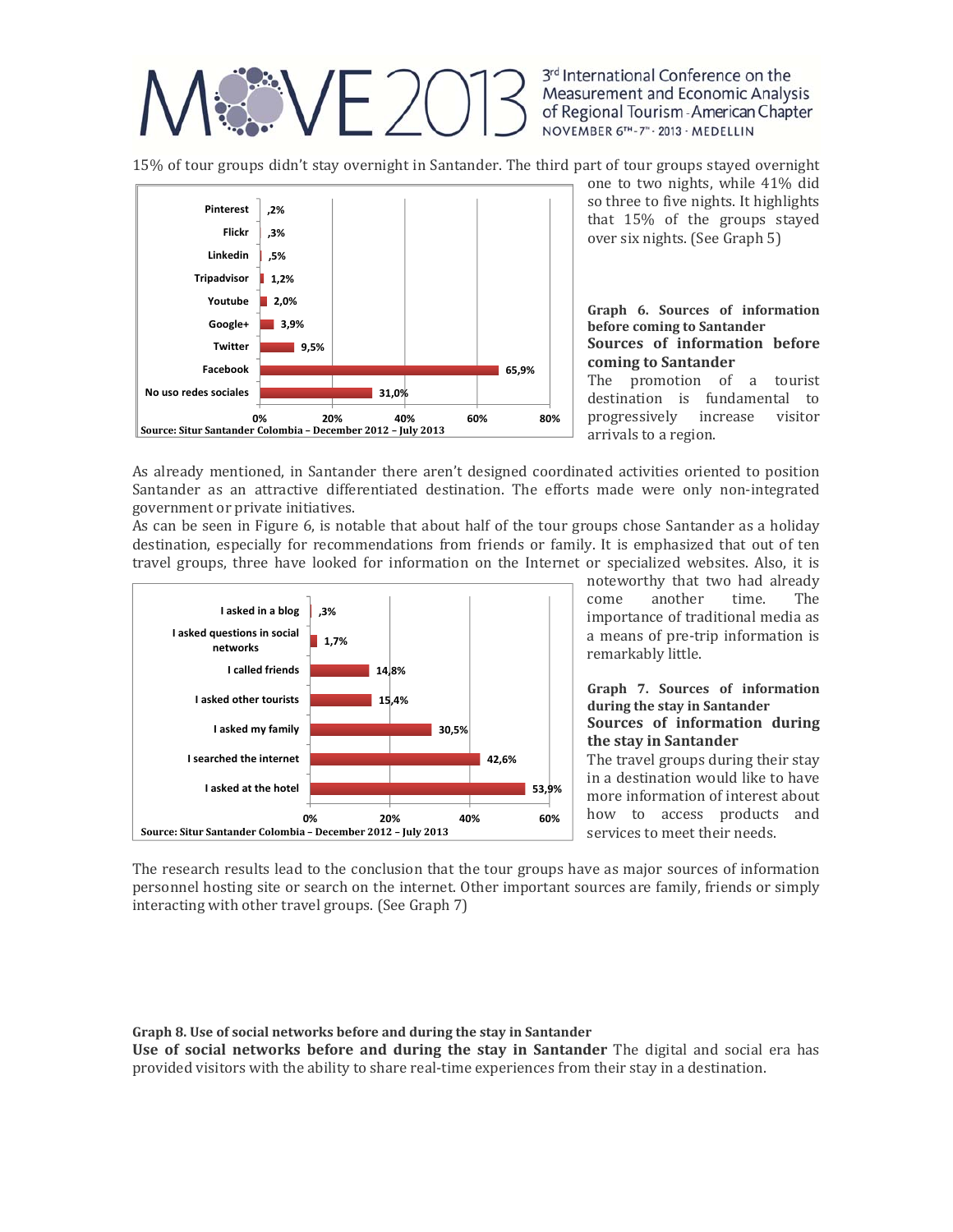## $\langle \sqrt{E}/E \rangle$

3rd International Conference on the Measurement and Economic Analysis of Regional Tourism - American Chapter NOVEMBER 6TH-7" . 2013 . MEDELLIN

In this sense, identifying the networks used by visitors is a very important aspect in order to track the comments shared, as well as to notice the problems encountered by visitors during their stay.

It is noteworthy that out of ten travel groups, one of seven members used social networks to share comments. It is observed that Facebook is the most used network, while only one in every ten groups uses Twitter. (See Graph 8)

#### **Assessment of visitor satisfaction**

Satisfaction is the comparison that visitors make between the expectations they had before coming to Santander against all the experiences during the stay at each of the visited sites. The marks obtained should serve as a reference to find the most valued aspects and visualize areas for improvement.

To assess the level of visitor satisfaction, we took into account the following aspects: (See Graph 9)

- The accommodation service: evaluation of the elements considered most valuable such as condition of the infrastructure, furniture, toiletry items, staff treatment, room service and accommodation rates. In this aspect the visitors rating is 8.7 out of 10, highlighting the staff treatment with the best reviews.
- Food service: evaluation of the elements considered most valuable as quality of food, variety, staff treatment, hygiene and cleanliness and the price of the dishes. In this aspect the visitors rating is 8.3 out of 10, highlighting the staff treatment with the best reviews.
- Environmental factors: assessing the environmental aspects of the places visited such as cleaning and grooming of the municipalities and of the visited sites. Hospitality of the residents of the region. In this aspect the visitors rating is 8.6 out of 10, highlighting the hospitality of the residents as the highest rated.
- Leisure activities, recreation and free time: assessment of aspects related to the experience in cultural and sports activities and amusement parks. In this aspect the visitors rating is 9.1 out of 10, highlighting the experience in entertainment places as the highest rated.
- Infrastructure: assessing the aspects related to road conditions, local transportation and security. In this aspect the visitors rating is 8.4 out of 10, the state of the roads standing out as the weakest factor.

#### **Graph 9. Assessment of visitor satisfaction**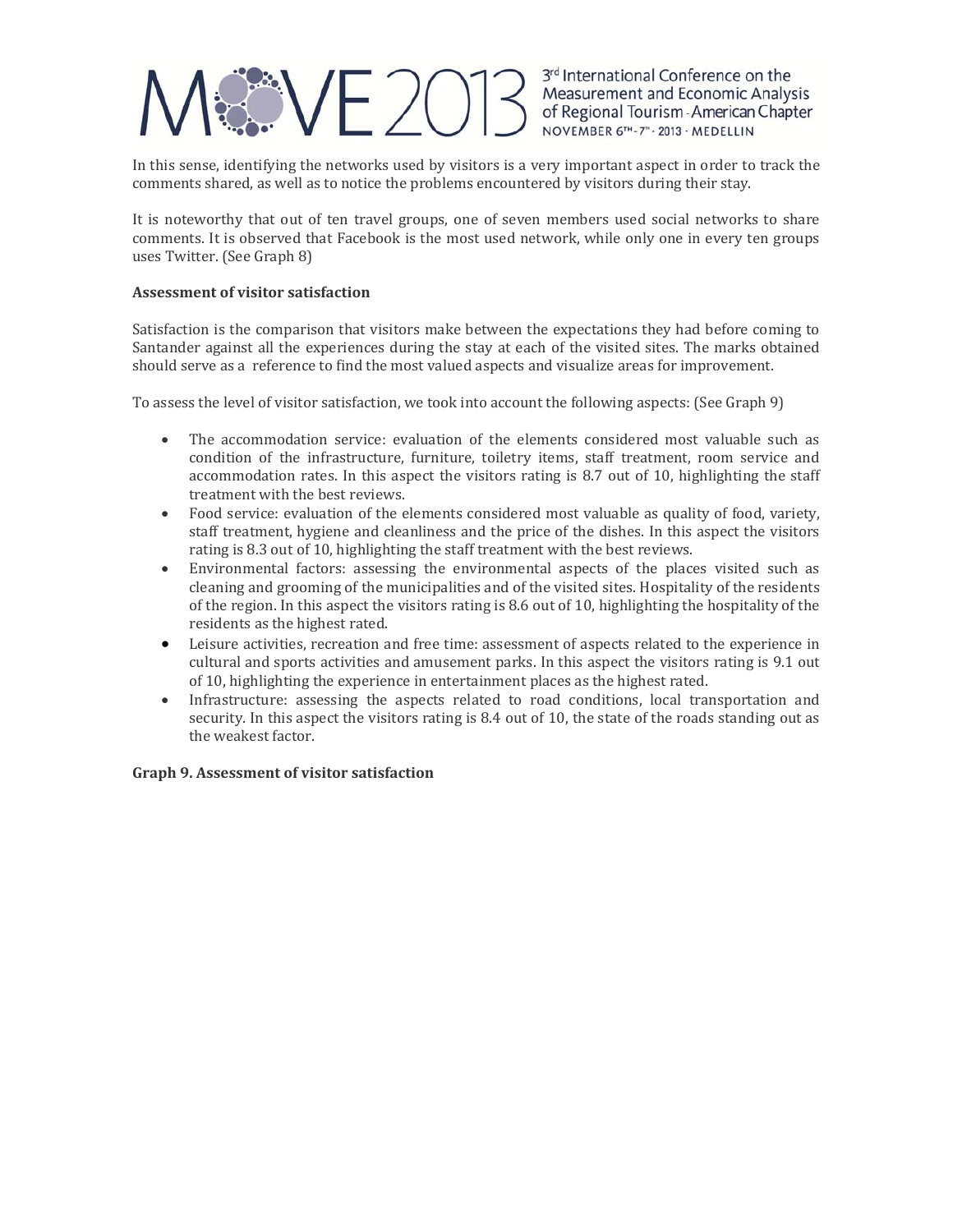# $300-7$

3rd International Conference on the Measurement and Economic Analysis of Regional Tourism - American Chapter NOVEMBER 6TH-7" . 2013 · MEDELLIN



### **Travel group's Tourism Expenditure**

During the stay of a tour group in a destination, members buy products and services for consumption or purchase valuable objects to give away. The sum of all these values is the tourist expenditure.

Measuring tourist expenditure is a care task, if you want to determine the total expenditure made by each visitor on products and services purchased in the region. A first approach allows estimating that on average a visitor spends \$ 295 during their stay in Santander, i.e. an average of USD82 daily. It's important to highlight the variations in tourist expenditure. 50% of visitors spend on average less than USD73 per day, while the rest is above this value. (See Table 1)

| Table 1 Tourism expenditure of visitors to santanger |               |               |                      |
|------------------------------------------------------|---------------|---------------|----------------------|
|                                                      | Percentile 25 | Percentile 50 | <b>Percentile 75</b> |
| Total expenditure per capita                         | USD157        | USD263        | 368                  |
| Daily expenditure per capita                         | USD43         | USD 73        | USD <sub>102</sub>   |
| .                                                    |               |               |                      |

Source: Situr Santander December 2012 - July 2013

If a first calculation estimates that in the period of December 2012 to July 2013, Santander has reached 260,000 visitors, one might conclude that the total revenue generated could be around USD77.000.000

#### **Conclusions and implications**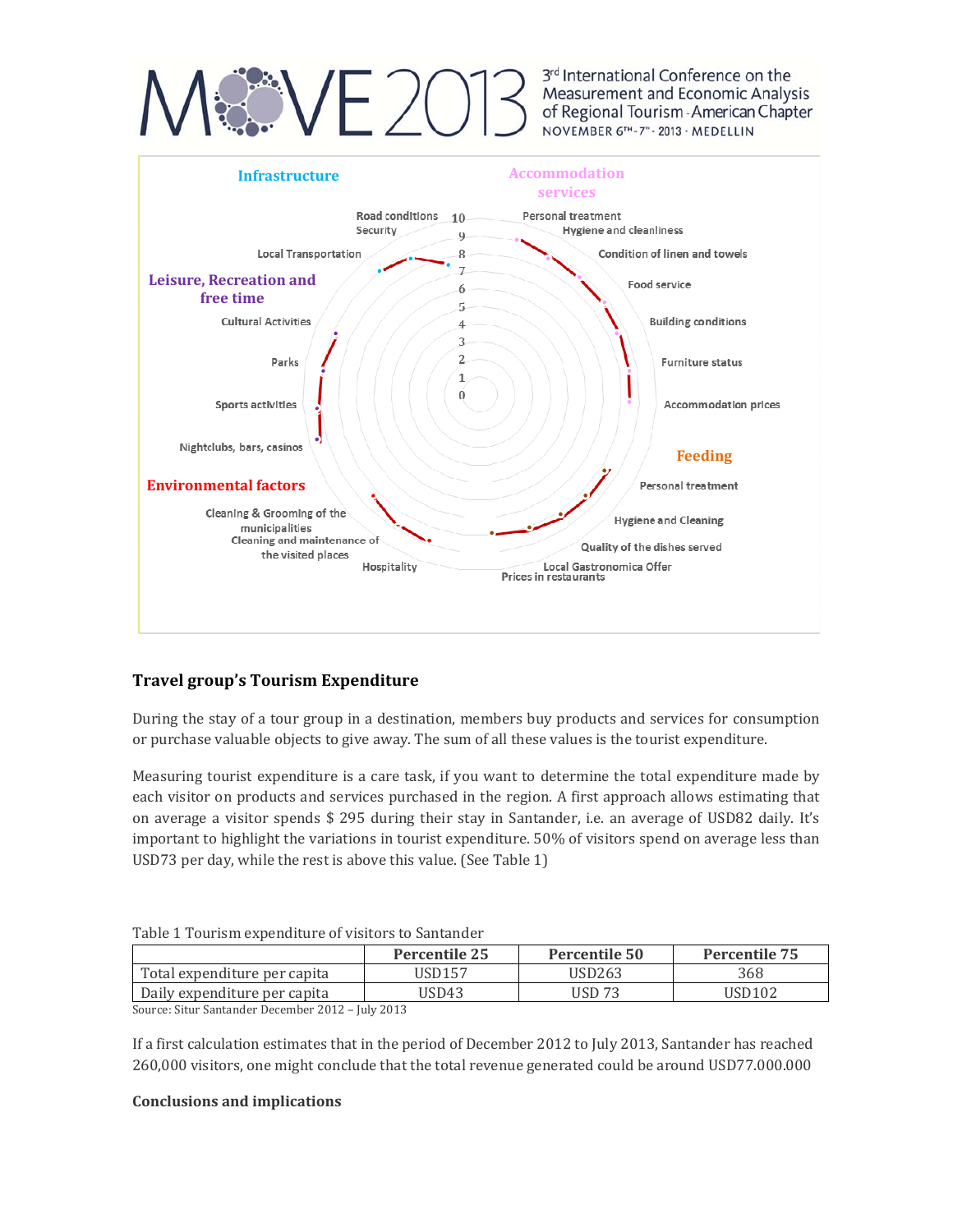

The Santander Tourist Information System - Situr will provide the region with a vital tool in order to make tourism a sustainable and competitive industry. The project "**Profile, characterization and estimation** of **expenditure** of the flows of visitors to Santander" is a pioneer in our region and is expected to be a reference to be implemented in other departments of Colombia.

The information that will be available will allow all the key actors in the tourism industry to have a better understanding of the movements of tourists coming to Santander, identifying opportunities to generate new business ideas, encouraging the flow of investment to improve tourism infrastructure and allowing the associated communities to see tourism as a feasible alternative to improve the quality of life in the context of a sustainable and competitive tourism.

#### **Acknowledgements**

The achievements in the implementation of Situr Santander have involved the joint efforts from various institutions: 

- Ministry of Industry, Trade and Tourism which supported the creation of Situr in Colombia and provides economic resources through the Tourism Promotion Fund Fontur for data collection.
- Chamber of Commerce of Bucaramanga which led the project SItur Santander and provided resources for the implementation of the platform on the web.
- National Association of Travel Agencies which provided support to achieve Fontur resources.
- Universidad Pontificia Bolivariana de Bucaramanga through the iMarketing research group provided the design and structuring of the Santander Tourist Information System, and the methodology for the data collection and analysis. Also the conceptual proposal for the implementation of the platform for the analysis and dissemination of information.
- Shareppy which provided the graphic design of the platform and the construction of the technological tool for the processing and analysis of the data.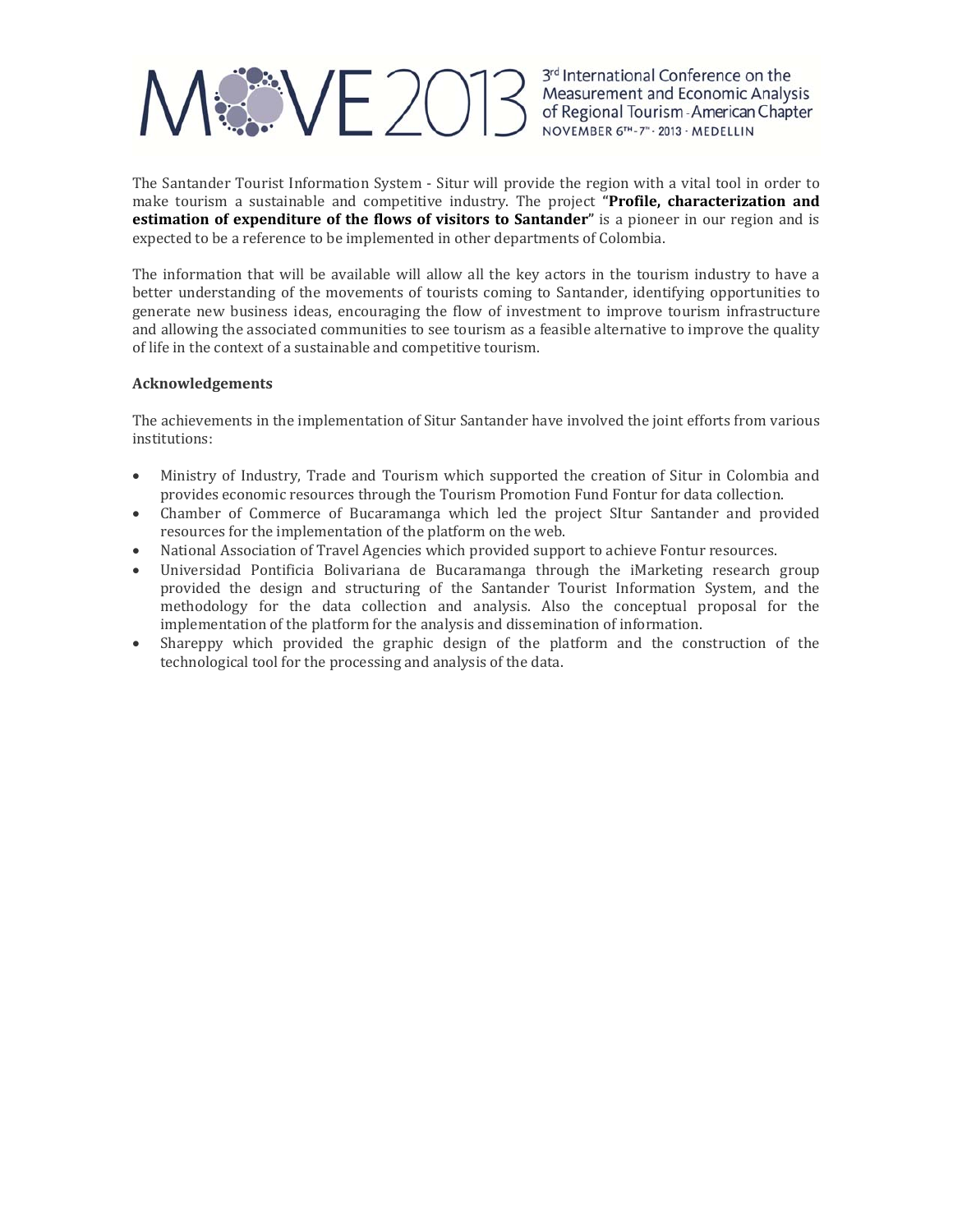

#### **Referencias**

Asamblea departamental. (2012). Ordenanza  $N^{\circ}$  013 del 23 de Abril de 2012: Plan de Desarrollo, Santander en Serio, El gobierno de la gente, 2012-2015 (p. 37). Colombia: Santander. Retrieved from: http://www.asambleadesantander.gov.co/Doc/Foro/pddsantander.pdf

Conferencia sobre la Medición y el Análisis Económico del Turismo Regional - MOVE en Bilbao España (2011) Retrieved from: http://statistics.unwto.org/en/event/second-international-conferencemeasurement‐and‐economic‐analysis‐regional‐tourism

DNP. (2010.) Plan Nacional de Desarrollo 2010-2014 Prosperidad para todos. Retrieved from: https://www.dnp.gov.co/PND/PND20102014.aspx 

García R, Alfredo; García de la Torre, Jesús (200) Diferential Aspects in the Measurement of Flows at the National and Subnational level: Concepts, Methodologies and Technologies Applicable Retrieved from: http://www.sansebastianconference.com/en/downloads/papers/s4/Abstract3\_AlfredoGarcia.pdf

Frechtling, Duoglas (2008) Measurement and analysis of tourism economic contributions for subnational regions through the Tourism Satellite Account Retrieved from: http://dtxtq4w60xqpw.cloudfront.net/sites/all/files/pdf/frechtling\_eng.pdf 

Guardia, Teresa; Muro, Juan (2009) La medición y el análisis del turismo interno: relevancia de una matriz corigen-destino Retrieved from: http://www.sansebastianconference.com/en/downloads/papers/s3/CentralPaper\_TeresaGuardia\_Jua nMuro.pdf

International Conference on Measuring Tourism Economic Contribution at Sub-National Levels en la ciudad de Málaga España (2008). Retrieved from:

http://statistics.unwto.org/es/event/conferencia‐internacional‐sobre‐la‐evaluacion‐de‐la‐ contribucion‐economica‐del‐turismo‐escala‐

Massieu, Antonio. (2009). La elaboración de estadísticas turísticas a escala subnacional: medición de los flujos de viajes y visitantes. España. Retrieved from: http://dtxtq4w60xqpw.cloudfront.net/sites/all/files/pdf/massieu\_sp.pdf 

Measuring and Analyzing Regional Tourism: towards a set of general guidelines (2012). Venetia. Retrieved from: the contract of the contract of the contract of the contract of the contract of the contract of the contract of the contract of the contract of the contract of the contract of the contract of the contract o

http://www.tourgune.org/uploads/tinymce/filemanager/201207\_INRouTe\_venice\_5\_6\_July\_2012\_abs tract4Web.pdf 

Organización de Naciones Unidas & Organización Mundial del Turismo. (2010). Recomendaciones internacionales para estadísticas del turismo. Madrid. Retrieved from: http://unstats.un.org/unsd/publication/Seriesm/SeriesM\_83rev1s.pdf

Parque Nacional de Chicamocha (2013) Informe interno

Pena-Boquete, Yolanda (2008) Effects of tourism development en temporality. España. Retrieved from: http://dl.dropboxusercontent.com/u/23683139/fp/FP\_PenaBoquete\_FINAL%20PerezDacal\_Effects% 20of%20tourism%20development%20in%20temporality%20%281%29\_13102011.pdf

Primer Seminario sobre Turismo Regional en Venecia Italia (2012). https://www.dropbox.com/sh/65830zmgmduj1a5/D2cmxKjVv7